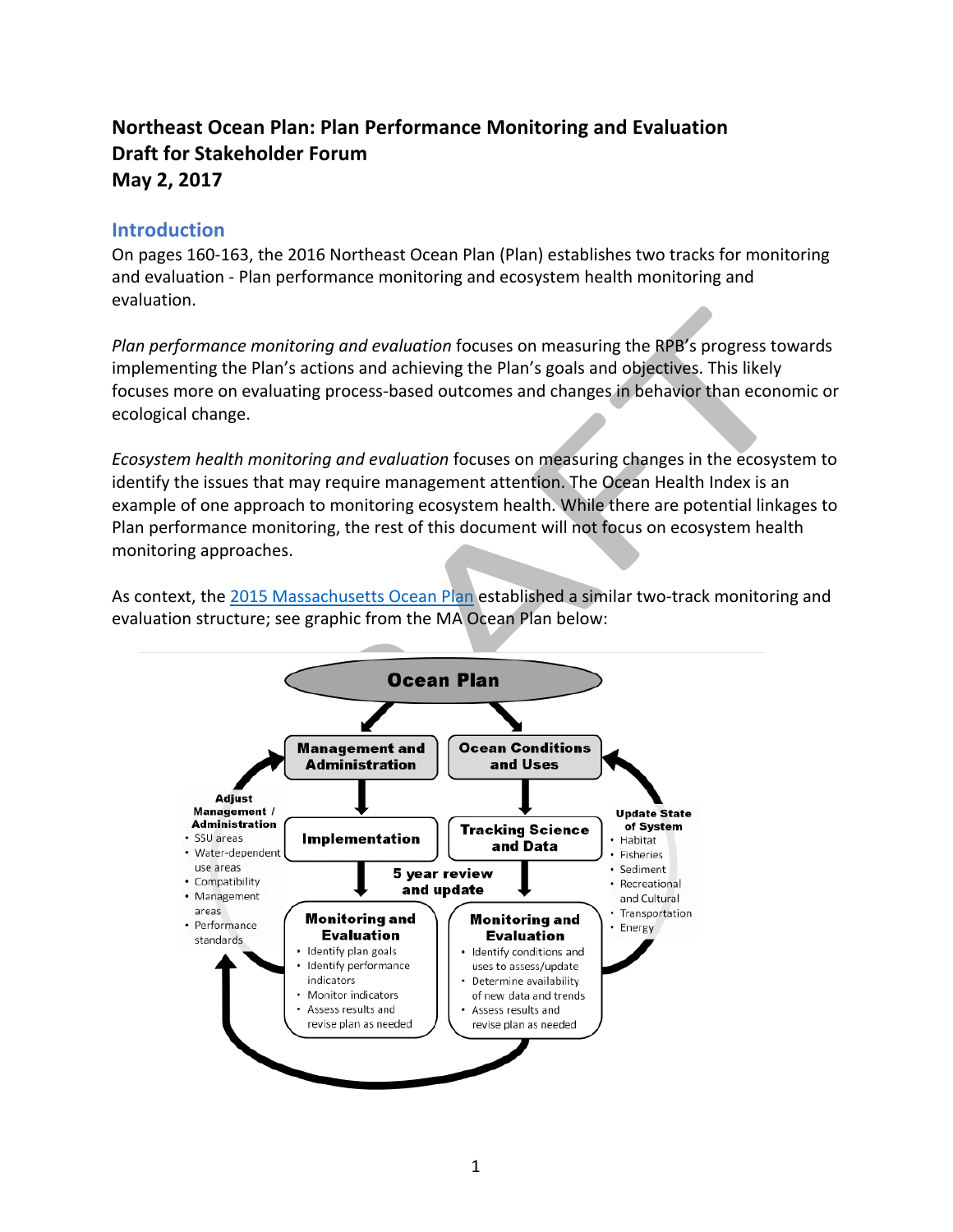In addition, on page 161, the Northeast Ocean Plan presents the following principles for establishing and monitoring Plan performance indicators (paraphrased below for simplicity):

- Relate indicators to Plan outcomes, including goals, objectives, and actions (or implementation activities).
- Establish a baseline.
- Hone indicators to balance specificity with the availability of information, including the use of qualitative information when quantitative measures are unavailable, and establishing fewer more effective indicators rather than many indicators.
- Obtain public input.
- Ensure indicators inform whether Plan amendments or Plan updates are necessary.

# **Proposed Approach to Developing a Performance Monitoring and Evaluation Framework for the Northeast Ocean Plan**

The Northeast Ocean Plan provides an overview of the need for establishing Plan performance indicators and the general principles to guide the process for developing them. The Plan states that the RPB will establish a process to develop and monitor performance indicators with public input, and consider how those indicators may inform amendments and updates to the Plan. Therefore, the following approach to establishing indicators is proposed:

- 1. Establish a general approach that identifies the primary activities (resulting from the actions described in the Plan) and a draft set of process-based outcomes of the Plan. Note the linkage between primary activities and process-based outcomes to Plan goals, objectives, and actions. Consider how other ocean plans monitor and evaluate plan implementation and plan performance.
- 2. Obtain public input on the general approach to monitoring Plan performance during the May stakeholder forum and present proposed next steps during the May RPB meeting. Those potential next steps could include:
- 3. Revise the general approach after public and RPB input provided during the meetings in May.
- 4. Organize the RPB around the primary Plan implementation activities to finalize Plan outcome language, identify a series of indicators that can be used to evaluate progress implementing relevant Plan actions and achieving relevant Plan goals and objectives, establish a baseline for each indicator (whether qualitative or quantitative), and develop mechanisms for appropriate RPB entities to report on each.
- 5. Develop a process and timeline for evaluating and communicating results for each indicator, including consideration of a "dashboard-type" reporting tool through the NE Ocean Planning or NE Ocean Data Portal websites.
- 6. Determine whether and how results for each indicator inform potential amendments and updates to the Plan, including whether Plan goals, objectives, and actions should be revised.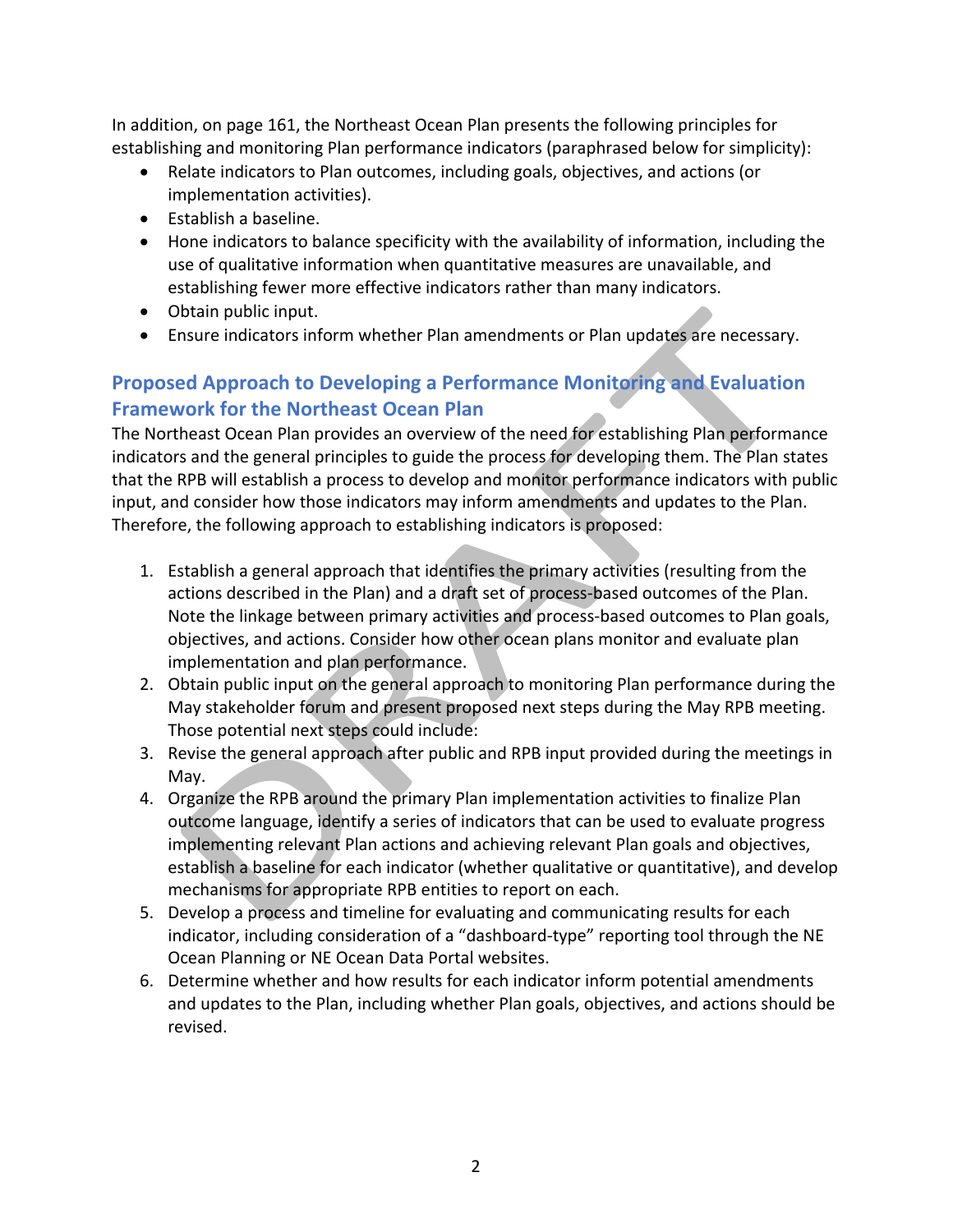# **Plan Actions and Outcomes**

Recognizing the importance of Plan implementation activities to measuring progress, actions from the 2016 Northeast Ocean Plan are summarized and grouped into four categories in the following discussion. This is an initial attempt at identifying the primary categories for which the RPB could articulate Plan outcomes, identify indicators, establish a baseline, and monitor and communicate progress. The RPB may also want to use these general categories to identify which RPB agencies and staff members need to be involved, recognizing that these are different topics with different agency and staff responsibilities.

*Note that draft outcomes have been included for each of the four categories below. These* draft outcomes are derived from the Plan, but many are not quoted directly from *the* Plan. Therefore, it is expected that the RPB will reconsider these draft outcomes as a *first step in developing appropriate performance measures.* 

## 1. Maintain and Update Data

## **Actions**

Chapter 3 of the NE Ocean Plan describes the maps and data that the RPB developed for each of the ten priority ocean resources and activities for regional ocean planning. The maps and data are further summarized in a table starting on page 158 of Chapter 4, which also includes the relevant agencies that are responsible for updating each dataset. Each ocean resource or activity section of Chapter 3 also includes a series of actions, and the first category of actions in each section is to maintain and update data that are identified in the Plan and available via the Northeast Ocean Data Portal (Portal). The following actions generally cover the intent of each of the individual actions under that section heading for each of the ten ocean resources or activities:

- Maintain and update maps and data identified in the Plan and available via the Portal.
- Identify opportunities to develop new data products and conduct new analyses.

# **Draft Outcomes**

Throughout the Plan there are discussions and references to intended outcomes from this category of actions. The following statements attempt to summarize those outcomes for discussion purposes.

- Priority data products on the Portal are updated by the RPB and reviewed and validated by relevant stakeholders.
- RPB agencies and entities take increasing responsibility for updating relevant data products on the Portal.
- The RPB identifies new data needs, starting with those listed in the Plan, and determines the appropriate timeframe and process for developing products and integrating them into the Portal.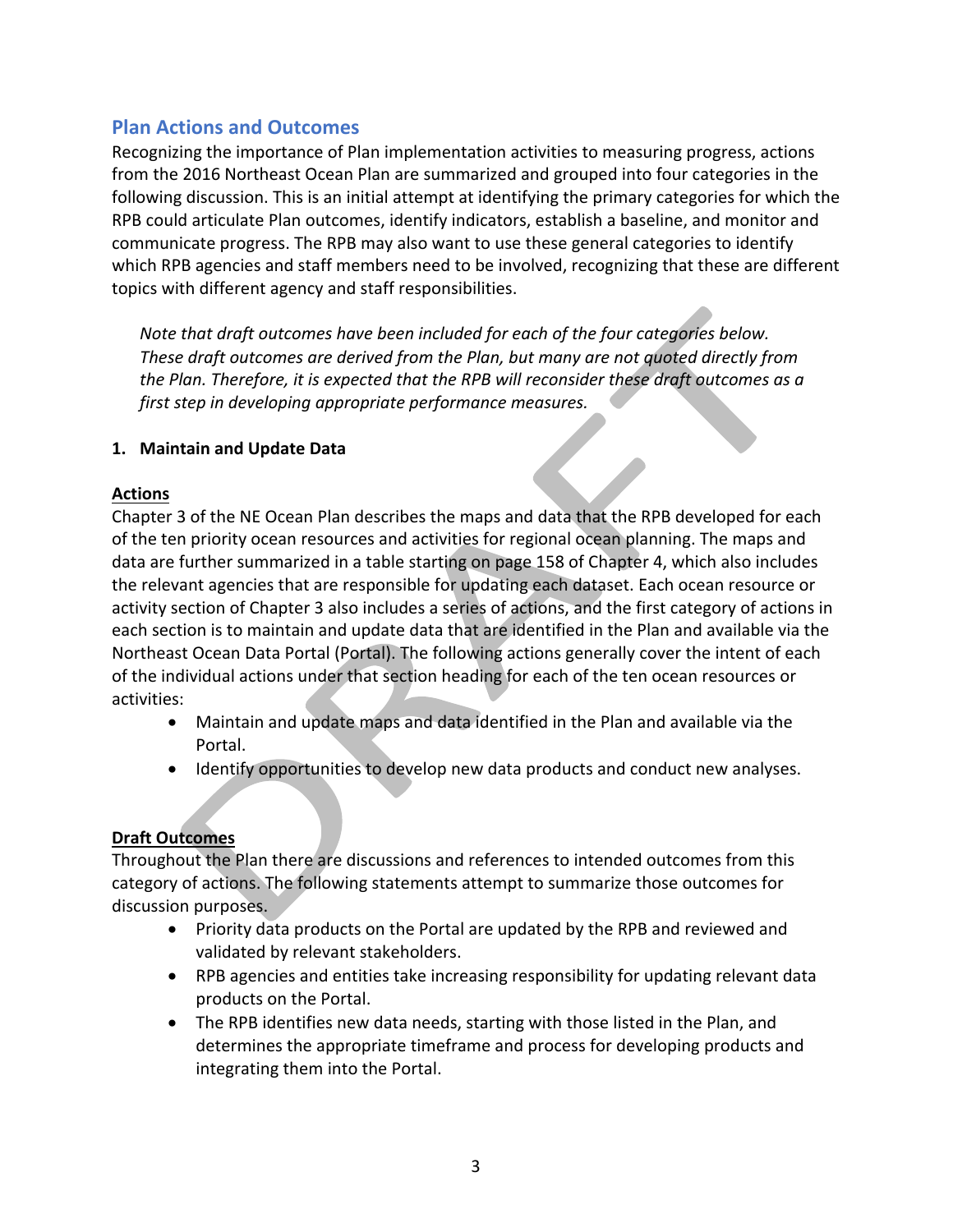#### **2. Inform Regulatory and Management Decisions**

#### **Actions**

Chapter 3 of the Plan summarizes the regulatory and management context in the region, including federal environmental and regulatory laws and management activities that are most relevant for Plan implementation. Each of the ten ocean resource and activity sections in Chapter 3 includes additional details about the regulatory and management context that is specific to the resource or activity. Each section also includes a series of actions under the heading "inform regulatory and management decisions" about how relevant agencies will use Plan data and information to inform decision-making. The following actions generally cover the intent of each of the individual actions under that section heading for each of the ten ocean resources or activities:

- Use the Plan and Portal to inform regulatory and management decisions.
- Use the Plan and Portal to identify potential conflicts and compatibilities.
- Use the Plan and Portal to identify and engage potentially affected stakeholders.
- Use the Plan and Portal to help determine the additional research or data collection necessary to make a regulatory or management decision.

#### **Draft Outcomes**

Throughout the Plan there are discussions and references to intended outcomes from this category of actions. The following attempts to summarize those outcomes for discussion purposes. 

- Potential conflicts, compatibilities, affected stakeholders, and additional research considerations are identified early in relevant regulatory and management processes using the information in the Plan and the data on the Portal as two important regionally approved sources.
- Agency coordination, public engagement around agency actions and management activities, and stakeholder proposals and participation in the regulatory process are enhanced through the collective use of the Portal as a repository of regional data products that have been vetted as reasonable characterizations of the spatial extent of human activities and ocean resources.

## **3. Enhance Agency Coordination**

## **Actions**

Several of the ocean resource and activity sections in Chapter 3 include actions under the heading "enhance agency coordination." These actions are primarily intended to ensure continued regional coordination around offshore human activities that are becoming or likely to become greater considerations over time, such as energy, aquaculture, and the use of offshore sand resources. The first section of Chapter 4 includes a series of best practices intended to generally enhance intergovernmental coordination and coordination with stakeholders across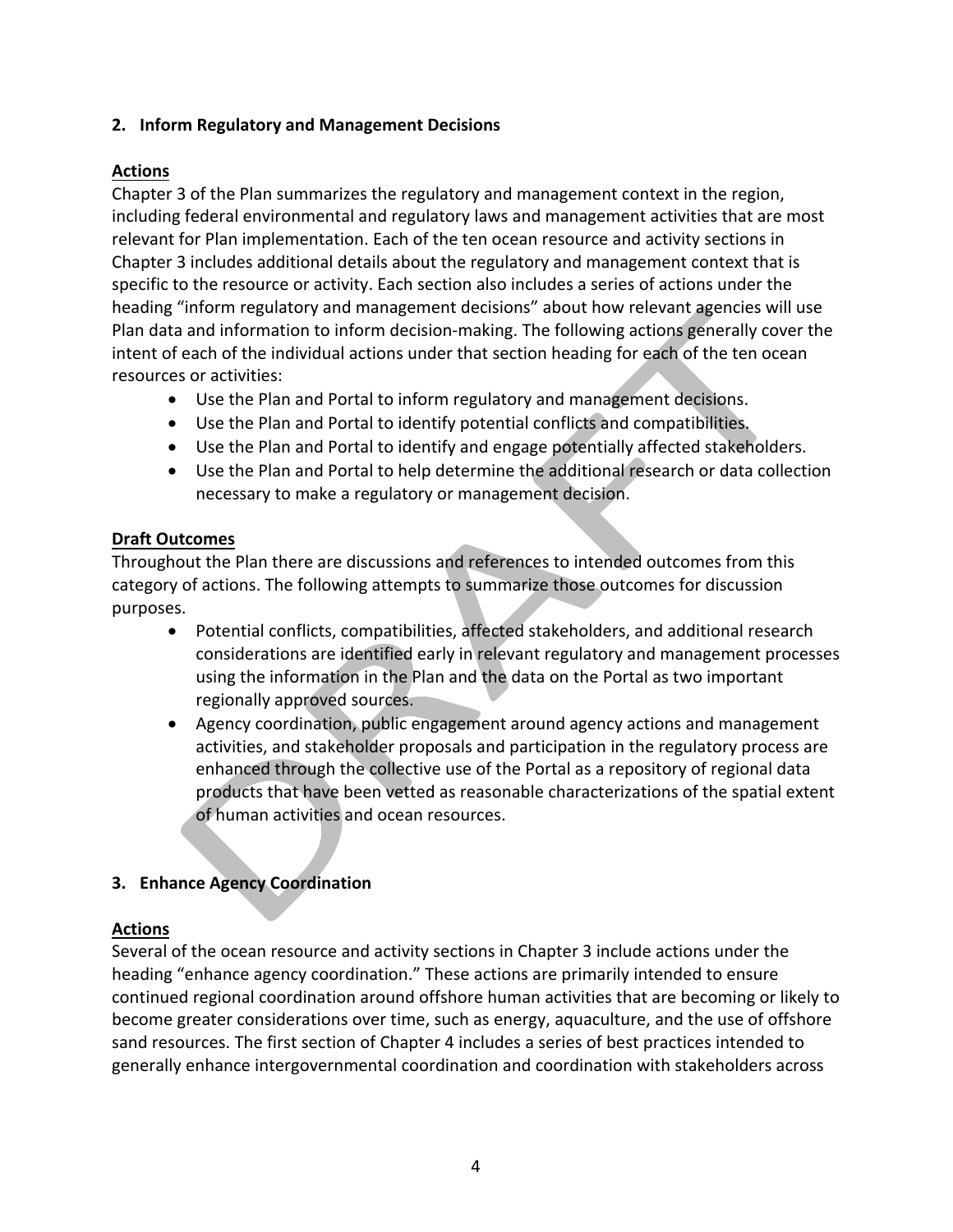specific topics. The following actions generally cover the intent of both the topic-specific agency coordination in Chapter 3 and the more general coordination suggested in Chapter 4.

- Continue coordination in the region and with national efforts to better understand stakeholder perspectives and different mapping, science, regulatory, and budgetary aspects of energy and infrastructure, offshore aquaculture, offshore sand resources, and restoration.
- Implement a range of best practices to enhance coordination among federal agencies, between tribes and federal agencies, between states and federal agencies, and between RPB organizations and ocean stakeholders.

## **Draft Outcomes**

Throughout the Plan there are discussions and references to intended outcomes from this group of actions. The following attempts to summarize those outcomes for discussion purposes. 

- Specific to energy and infrastructure development: RPB entities and stakeholders have an improved understanding of the regulatory process, there is enhanced coordination between states, federal agencies, and tribes, and there is increased regional collaboration in the identification of energy-specific science and research needs.
- Specific to aquaculture: RPB entities and stakeholders have an improved understanding of the potential physical and biological requirements, conflicts, synergies, and impacts associated with specific types of aquaculture in federal waters.
- Specific to offshore sand resources: There is increasing regional collaboration in the identification of sand needs, potential sand resources, and potential issues associated with the use of offshore sand resources.
- Specific to restoration: There is increased awareness of regional restoration opportunities.
- The following outcomes are specifically identified on page 143 of the Plan as the "results of best practices" for intergovernmental and stakeholder coordination:
	- Broad, shared understanding among agencies of how relevant information from the Northeast Ocean Data Portal, the Plan, stakeholders, and other sources may be used early in the review of a proposed project or activity.
	- Clear and efficient direction for the applicant.
	- An initial shared understanding of the proposed project (among and between agencies), and an initial broad, shared understanding of potential issues, impacts to marine life and habitats, and compatibility concerns with existing human activities.
	- Informed stakeholder engagement.
	- Coordinated federal, state, and tribal review, as appropriate.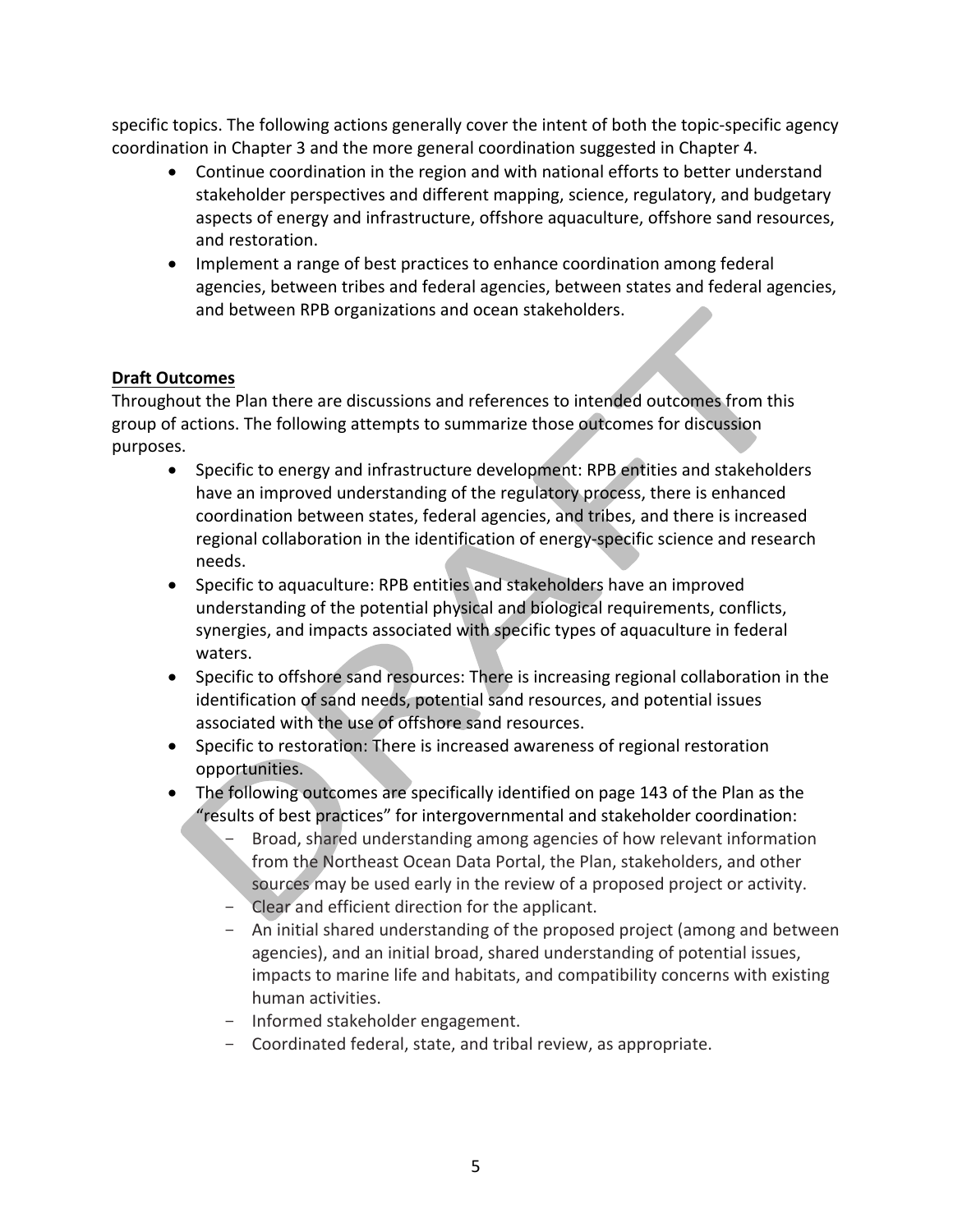## **4. Advance Regional Science and Research Priorities**

# **Actions**

Chapter 5 of the Plan identifies six broad categories of science and research priorities that would advance the ability of RPB entities and ocean stakeholders to make better decisions and to continue to advance a broader ecosystem perspective and approach to management. It also describes the intent of the RPB to serve in a convening and coordinating role recognizing that there are many regional institutions that also have a role in advancing these priorities. The following actions generally cover the RPB's intent of this chapter.

- Coordinate the advancement of the six science and research priorities with federal, tribal, state, regional, academic, and other partners.
- Refine and identify specific science and research priorities and partnerships and develop an integrated regional ocean science agenda.

#### **Draft Outcomes**

The following attempts to summarize the intended outcomes of the activities suggested in Chapter 5:

- The RPB, regional science institutions, and stakeholders collectively identify and advance specific science and research priorities that will enable an increased understanding of ecosystems, human activities, and how decisions can potentially affect each.
- Regional science and research priorities are communicated to, coordinated with, and supported by national efforts.